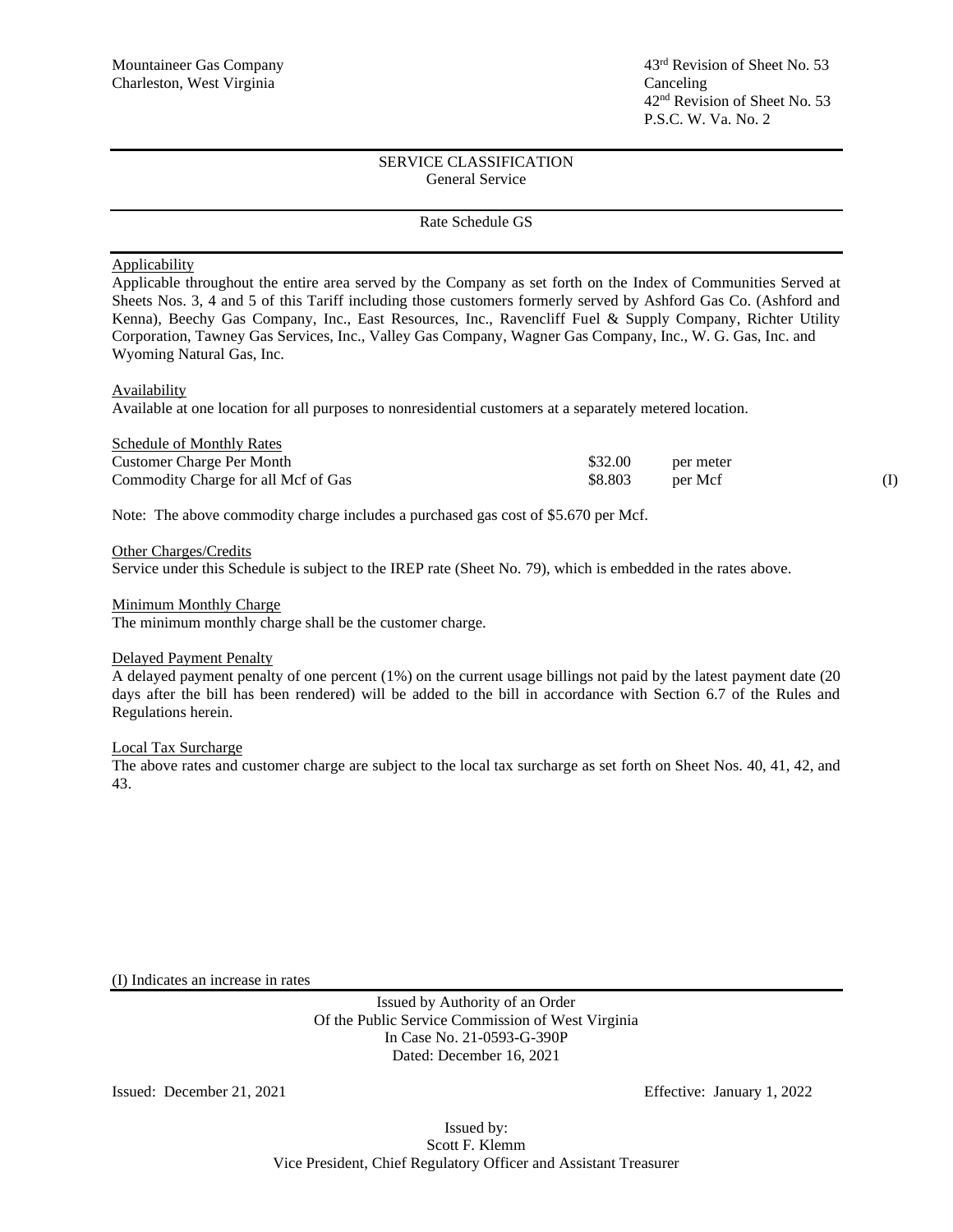## SERVICE CLASSIFICATION General Service

## Rate Schedule GS

**Other Provisions** Gas Lights:

Where nonresidential customers installed a gas light(s) for continuous street or outdoor lighting, in lighting devices approved by the Company and the Company elects not to meter such deliveries, and the gas used by such light(s) is unmetered, the gas consumed by such light(s) shall be assumed to be two thousand feet (2,000) per month when the Btu/hr. input rating for each light(s) is 2,700 or less. For each additional 1,350 Btu/hr. or fraction thereof the assumed consumption shall be increased by one thousand cubic feet (1,000) per month. Such assumed consumption will be billed under the rates contained herein or if in combination with metered usage under this Rate Schedule, will be added to the Customer's metered usage and the total billed under the above schedule of monthly rates.

(M) Denotes Moved

Issued by Authority of an Order Of the Public Service Commission of West Virginia In Case No. 15-1256-G-390P Dated December 23, 2015

Issued: December 31, 2015 Effective: January 1, 2016

Issued by: Tom M. Taylor President

(M)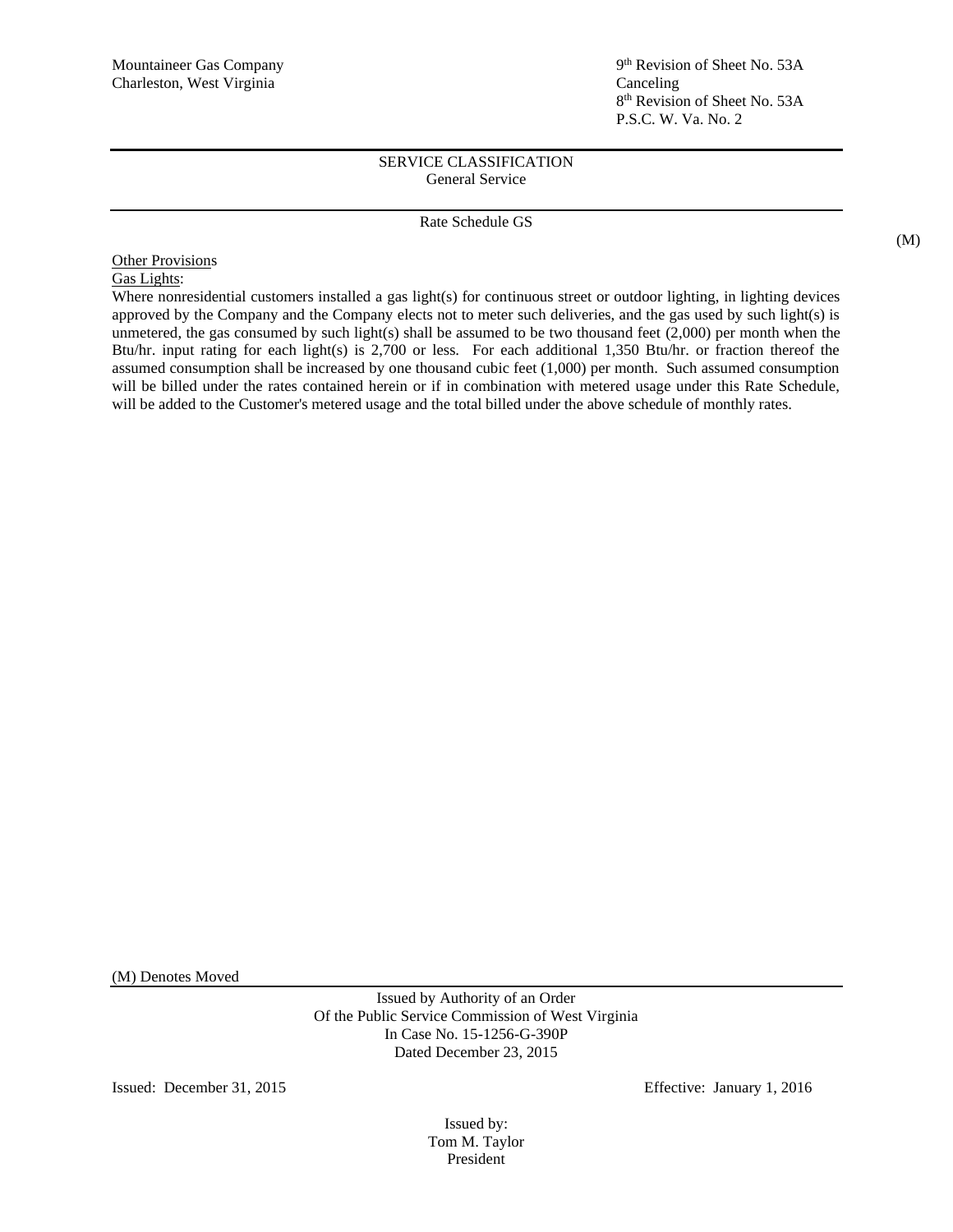5<sup>th</sup> Revision of Sheet No. 53B 4 th Revision of Sheet No. 53B P.S.C. W. Va. No. 2

## SERVICE CLASSIFICATION General Service

# Rate Schedule GS

Moved to Sheet No. 53 (M)

(M) Denotes Moved

Issued by Authority of Order Of the Public Service Commission of West Virginia In Case No. 12-1083-G-30C dated October 12, 2012 and In Case No. 11-1627-G42T dated October 31, 2012

Issued: November 8, 2012 Effective: November 1, 2012

Issued by: Tom M. Taylor President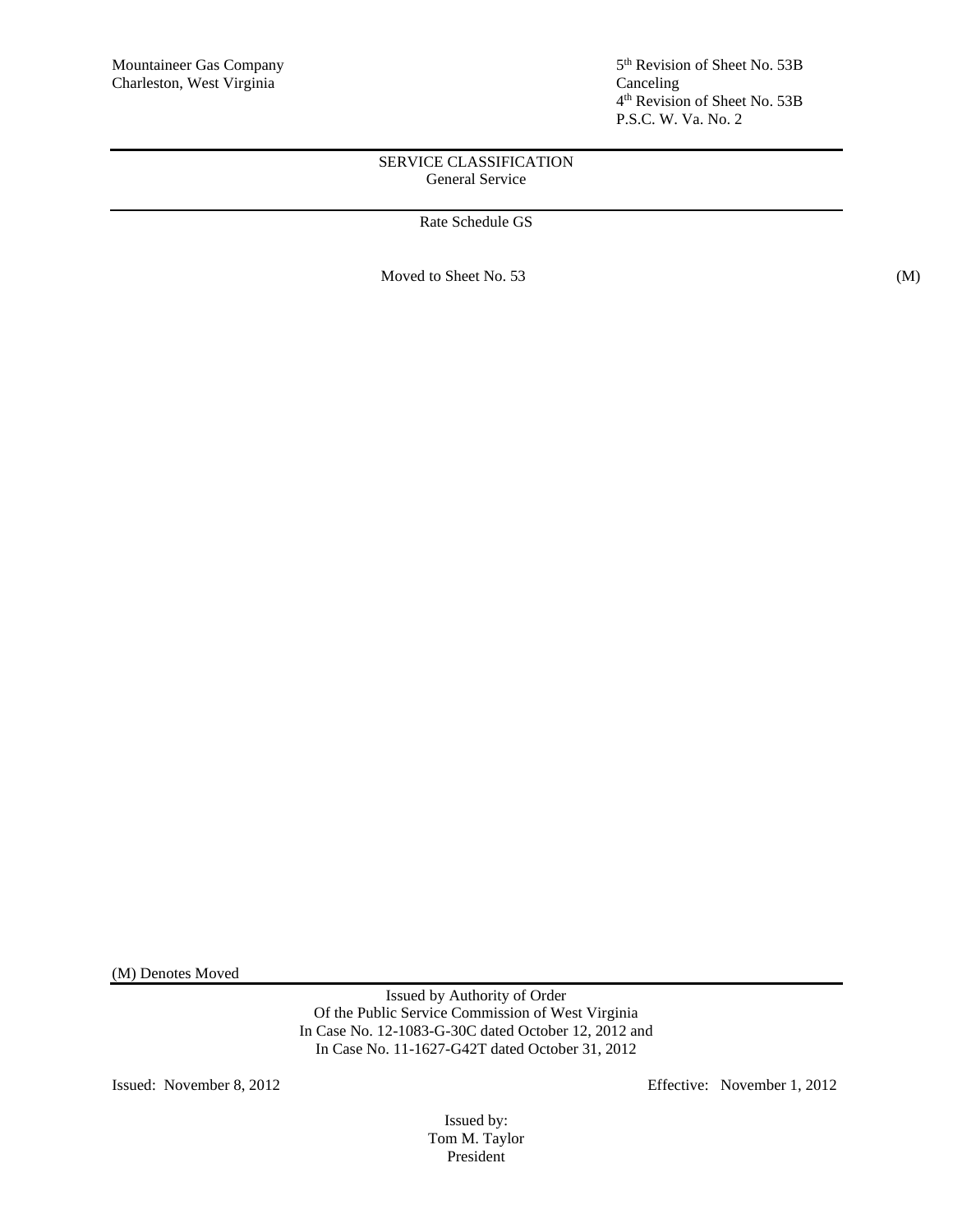2<sup>nd</sup> Revision of Sheet No. 53C 1 st Revision of Sheet No. 53C P.S.C. W. Va. No. 2

# SERVICE CLASSIFICATION General Service

Rate Schedule GS

Moved to Sheet No. 53 (M)

(M) Denotes Moved

Issued by Authority of an Order Of the Public Service Commission of West Virginia In Case No. 09-1268-G-30C Dated October 9, 2009

Issued: October 29, 2009 Effective: November 1, 2009

Issued by: Tom M. Taylor President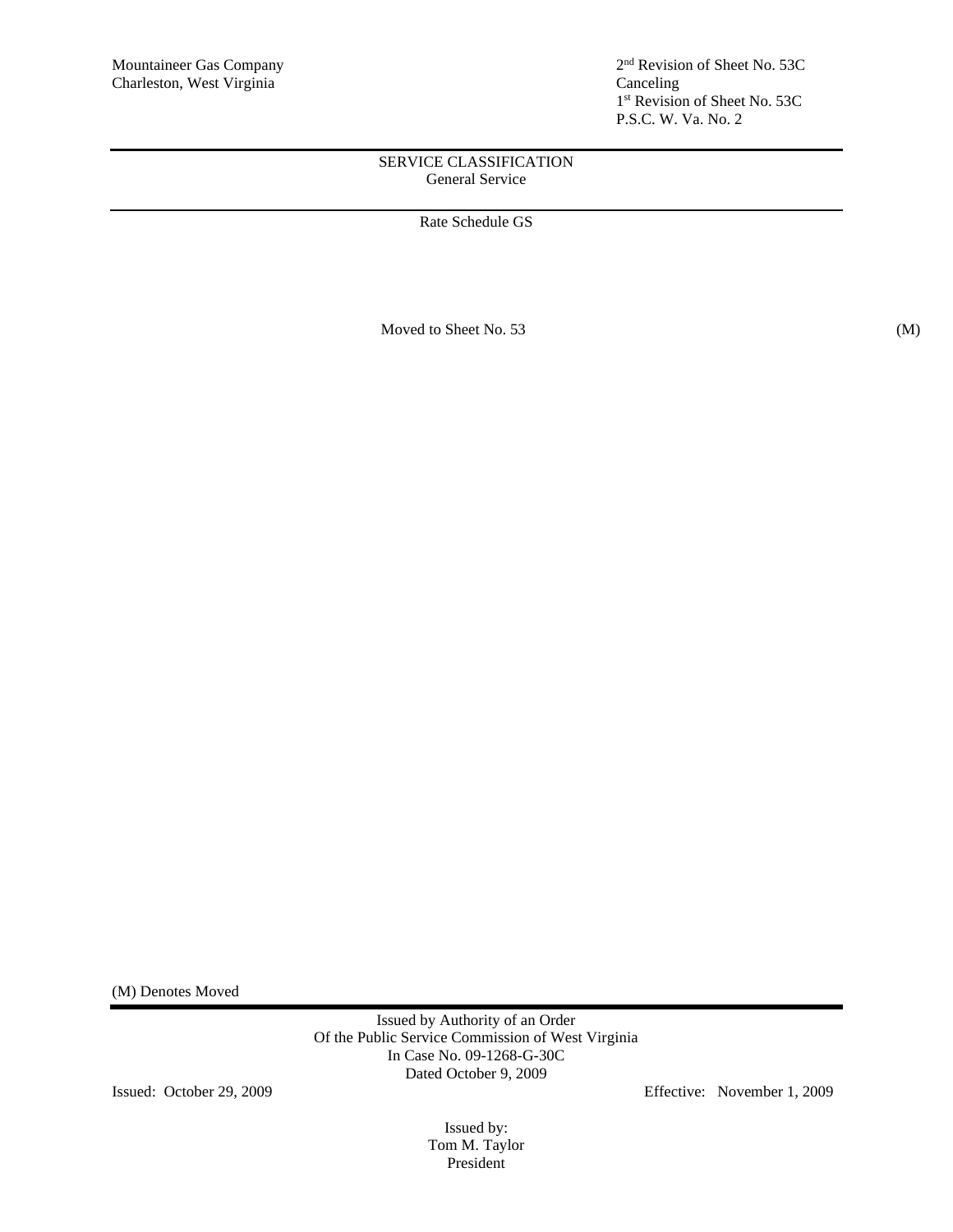## SERVICE CLASSIFICATION General Service

## Rate Schedule GS

# Special Contract Program:

Rate Schedule SCP is available for service to Customers qualifying under the requirements and provisions therein.

### Transportation:

Rate Schedule GTS is available for service to Customers qualifying under the requirements and provisions therein.

### Rules and Regulations:

Service is governed, where applicable, by the Company's Rules and Regulations.

The Company will comply with West Virginia Code 24-2-2, with respect to rates, charges, and tolls billed to emergency shelter providers by the Company as directed by the Commission.

> Issued by Authority of an Order Of the Public Service Commission of West Virginia In Case No. 04-1595-G-42T and No. 04-1596-G-PC Dated August 24, 2005

Issued: October 21, 2005 Effective: November 1, 2005

Issued by: Thomas M. Taylor President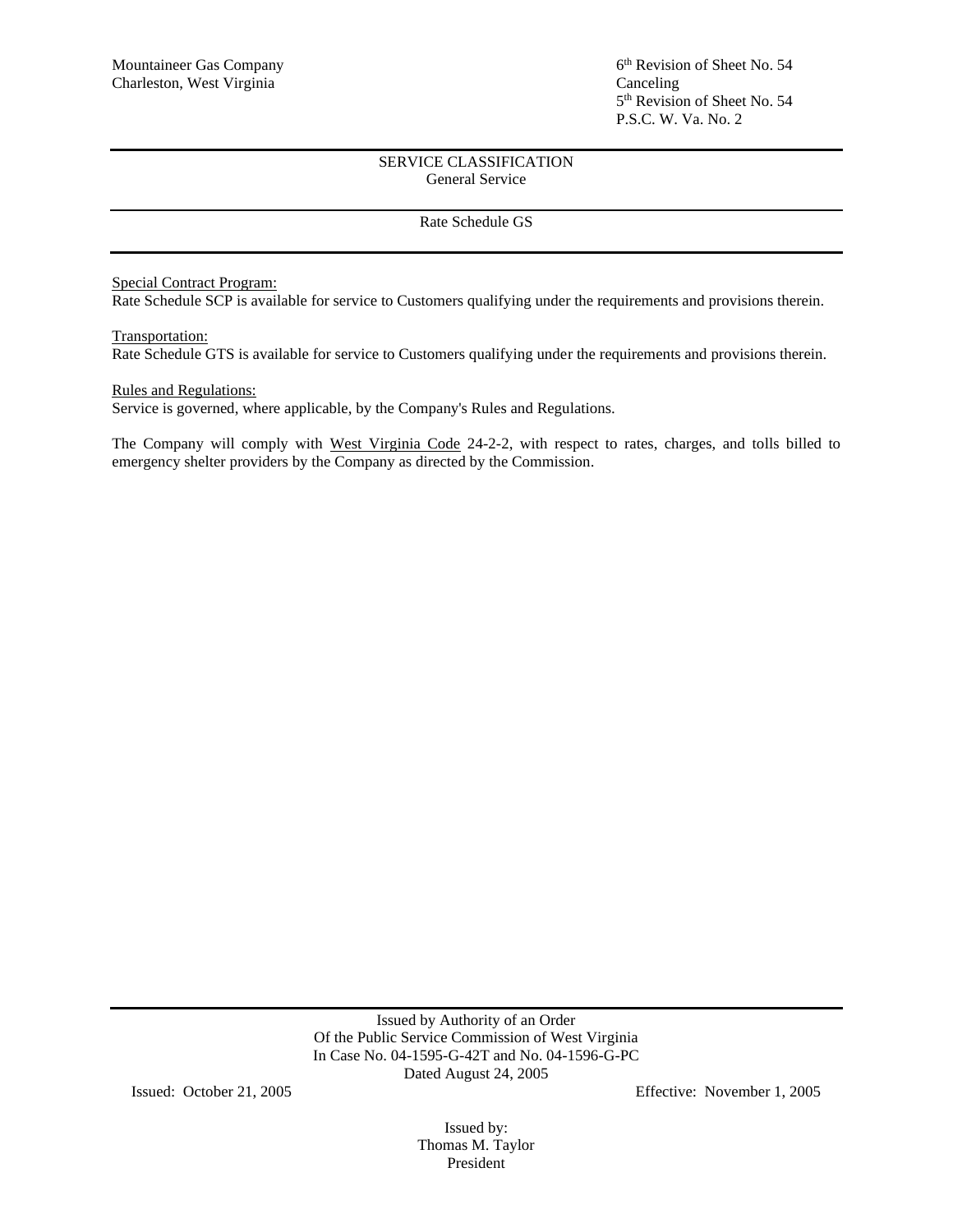3<sup>rd</sup> Revision of Sheet No. 54A 2 nd Revision of Sheet No. 54A P.S.C. W. Va. No. 2

## SERVICE CLASSIFICATION General Service

Rate Schedule GS

Issued by Authority of an Order Of the Public Service Commission of West Virginia In Case No. 04-1595-G-42T and No. 04-1596-G-PC Dated August 24, 2005

Issued: October 21, 2005 Effective: November 1, 2005

Issued by: Thomas M. Taylor President